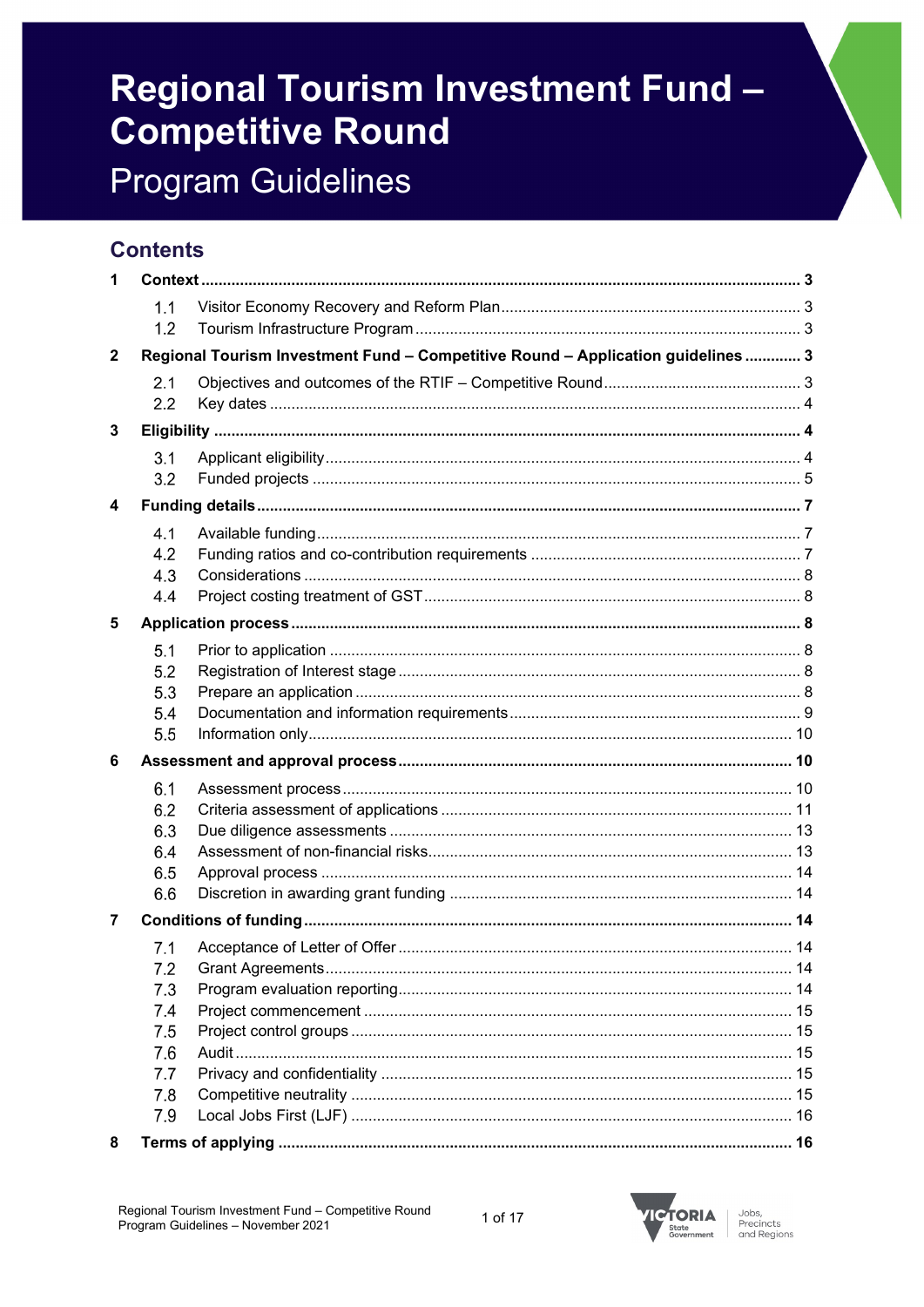|   | <b>81</b> |  |
|---|-----------|--|
|   |           |  |
|   |           |  |
|   |           |  |
| 9 |           |  |
|   |           |  |
|   |           |  |

Jobs,<br>Precincts<br>and Regions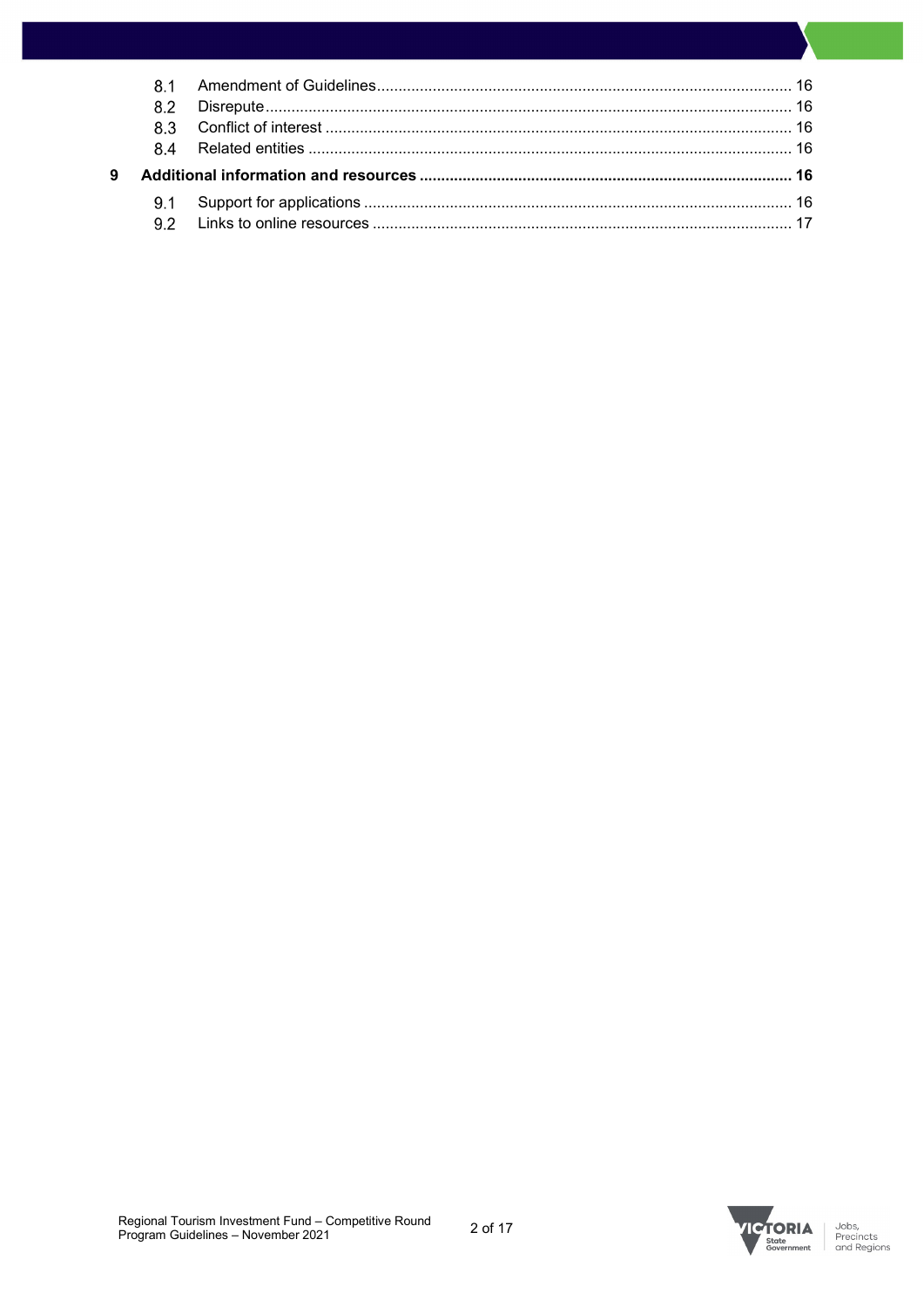## <span id="page-2-0"></span>**1 Context**

## <span id="page-2-1"></span>**Visitor Economy Recovery and Reform Plan**

The Victorian Government is helping to revitalise and grow Victorian tourism after the impacts of bushfires and the global pandemic, with a roadmap outlined in the [Visitor Economy Recovery and](https://djpr.vic.gov.au/significant-projects/visitor-economy-recovery-and-reform-plan) [Reform Plan](https://djpr.vic.gov.au/significant-projects/visitor-economy-recovery-and-reform-plan) (VERRP).

Informed by the findings of the [Regional Tourism Review,](https://djpr.vic.gov.au/significant-projects/visitor-economy-recovery-and-reform-plan) the VERRP will strengthen Victoria's nationleading tourism offering through the development of new experiences, products and infrastructure.

The [VERRP,](https://djpr.vic.gov.au/significant-projects/visitor-economy-recovery-and-reform-plan) which is underpinned by an investment of \$633 million, outlines strategies to attract more international, interstate and intrastate visitors by making the most of marketing expenditure, transforming [Regional Tourism Boards](https://business.vic.gov.au/business-information/tourism-industry-resources/tourism-industry-information/regional-tourism-organisations-and-representatives) and ensuring state-wide collaboration.

The [VERRP](https://djpr.vic.gov.au/significant-projects/visitor-economy-recovery-and-reform-plan) focuses on key experience pillars that are sustainable competitive strengths for Victoria, and which provide significant opportunities for growth.

Pillars relevant to the Regional Tourism Investment Fund (RTIF) – Competitive Round are:

- 1. **Nature** experiences and products that activate regional Victoria's natural assets such as forests, parks, alpine areas, wildlife, geothermal and natural mineral springs, coastlines, rivers, lakes and oceans, and contribute to a healthy and resilient environment.
- 2. **Epicurean** culinary and gastronomic experiences and products that highlight provenance and demonstrate innovation, including agricultural and regenerative farming experiences, cellar doors, distilleries and breweries.
- 3. **Arts and culture** experiences and products that enable the visitor to engage with art and culture in new and innovative ways, such as museums, storytelling, multicultural centres, art and heritage trails, public art installations, galleries and creative venues.
- 4. **First Peoples' led experiences** prioritising the world's oldest, continuous living culture that will contribute the future of Victorian tourism, through the creation of immersive experiences and products that are driven by Aboriginal self-determination.

The examples provided above are not intended to be prescriptive.

## <span id="page-2-2"></span>**Tourism Infrastructure Program**

The Tourism Infrastructure Program (TIP), funded through the 2020-21 State Budget, is a key part of the [VERRP](https://djpr.vic.gov.au/significant-projects/visitor-economy-recovery-and-reform-plan) and is developing and delivering a strong pipeline of demand-driving tourism infrastructure projects. This includes a focus on strengthening public infrastructure to enable private investment and to facilitate the development of new tourism products.

The TIP comprises three separate funds:

- Flagship Projects \$149 million;
- Regional Tourism Investment Fund (RTIF) \$150 million (includes this Competitive Round); and
- Enabling Tourism Fund (ETF) \$10 million.

## <span id="page-2-3"></span>**2 Regional Tourism Investment Fund – Competitive Round – Application guidelines**

#### <span id="page-2-4"></span>**Objectives and outcomes of the RTIF – Competitive Round**  $2.1$

The RTIF – Competitive Round will drive the recovery and sustainability of regional Victoria's visitor economy by catalysing private and public investment and facilitating new and innovative tourism infrastructure projects.

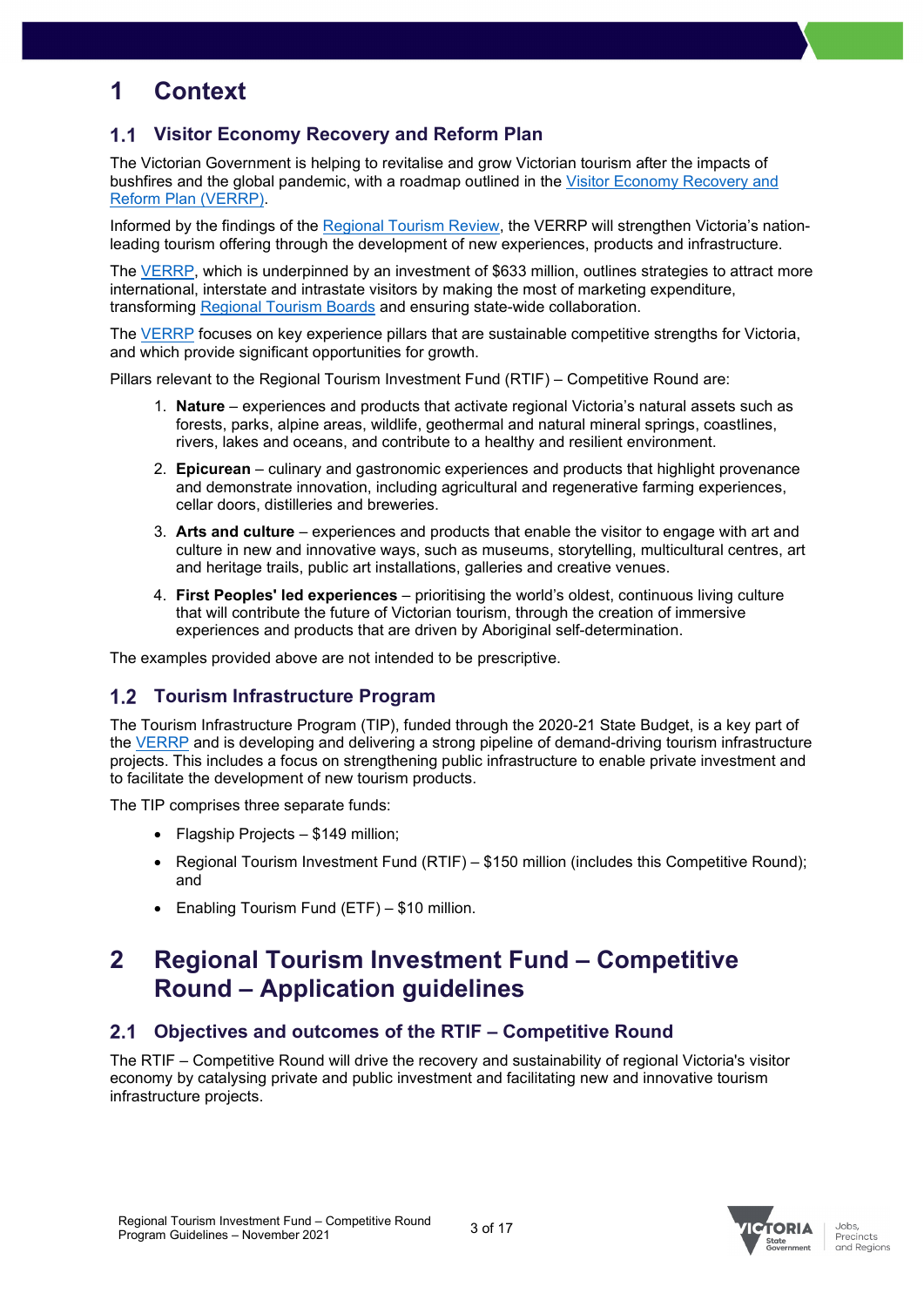The objectives of the RTIF – Competitive Round are:

- Deliver strategic tourism infrastructure projects that will increase visitation, improve quality of customer experience, and increase visitor yield and length of stay.
- Deliver projects that broaden Victoria's tourism offering, and support and encourage yearround visitation and dispersal across regional Victoria.
- Leverage and facilitate private sector investment, including through strengthening public tourism infrastructure.
- Drive new jobs and improved outcomes for the State's visitor economy.

Projects funded through the RTIF – Competitive Round must support the delivery of the outcomes identified for the TIP, which has three outcome metrics:

- 1. Increased yield (an increase in the total spend per visitor);
- 2. Dispersal across seasons and regions (strengthening year-round visitation and visitor dispersal across regions); and
- 3. Increased volume (growth in visitor numbers, repeat visitation and/or length of stay).

### <span id="page-3-0"></span>2.2 Key dates

The following are the key dates for the RTIF – Competitive Round:

| <b>Step</b>                       | <b>Dates</b>                                |
|-----------------------------------|---------------------------------------------|
| Applications open                 | 11 November 2021                            |
| Applications close                | 14 January 2022                             |
| Assessment and approvals process  | January to April 2022                       |
| Successful projects announced*    | From mid May 2022                           |
| <b>Grant Agreements finalised</b> | By 30 June 2022                             |
| Construction commencement         | Within 9 months of executed Grant Agreement |
| Final project completion          | By 30 June 2024                             |
| Acquittal report due              | By 30 September 2024                        |

*\* Note – some projects may be announced earlier if DJPR determines they are time-critical*

## <span id="page-3-1"></span>**3 Eligibility**

### <span id="page-3-2"></span>**Applicant eligibility**

#### **Eligible applicants**

Applicants must be one of the following types of entities to apply:

- Private sector proponents (defined as an individual, privately-owned or commercial organisation that has overall control and responsibility for project that is predominantly funded through private capital);
- Local and State Government entities, including:
	- *-* Public Land Managers, Land Management Authorities and Committees of Management
	- *-* Local Government Authorities

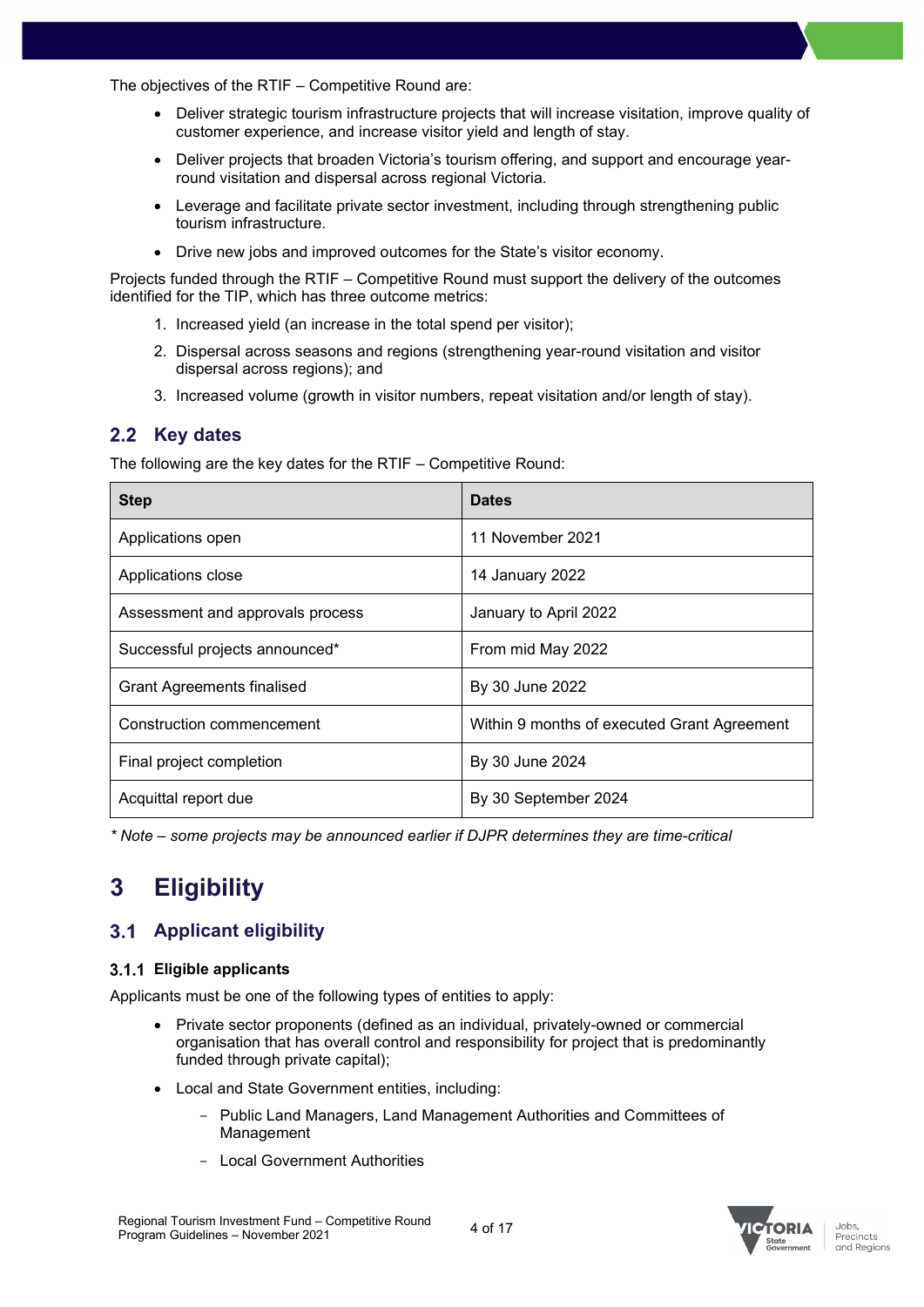- *-* Alpine Resort Management Boards
- *-* State or Local Government owned entities;
- Incorporated associations;
- Not-for-profit organisations, including community groups that are an incorporated body, cooperative or association; or
- Traditional Owner Corporations, organisations and groups, and Aboriginal-owned businesses.

In addition, to be eligible for funding applicants must:

- Be an incorporated body, cooperative or association (including business associations):
- Possess an Australian Business Number (ABN); and
- Be financially solvent.

#### **Ineligible applicants**

The following types of entities are not eligible to apply:

- Unincorporated organisations or joint ventures (unless under an auspice arrangement);
- Utility and services providers;
- Water corporations; or
- Commonwealth Government owned entities.

## <span id="page-4-0"></span>**Funded projects**

#### **Eligible projects**

To be eligible for funding under the RTIF – Competitive Round, a project must be:

- New tourism infrastructure and/ or significant enhancements that build on existing infrastructure; or
- Enabling infrastructure that directly and demonstrably unlocks private tourism investment.

All projects funded under the RTIF – Competitive Round:

- Must meet the objectives of this fund as set out in Section [2.1;](#page-2-4) and
- Should demonstrate strategic investment or support visitation outcomes in one or more of the following **[VERRP](https://djpr.vic.gov.au/significant-projects/visitor-economy-recovery-and-reform-plan)** priority experience pillars:
	- Nature;
	- Epicurean;
	- Arts and Culture; and/ or
	- First Peoples' led experiences.

#### **Ineligible projects**

The following projects will not be considered for funding under the RTIF – Competitive Round:

- Project planning for infrastructure projects such as a feasibility study, a demand study, or a business case to enable prospective applicants to investigate the technical and or economic viability of an infrastructure project (design and construct projects may be considered);
- Local strategic planning including economic development strategies and plans for future growth and infrastructure needs;
- Projects that require ongoing funding from the Victorian Government for operation or maintenance;

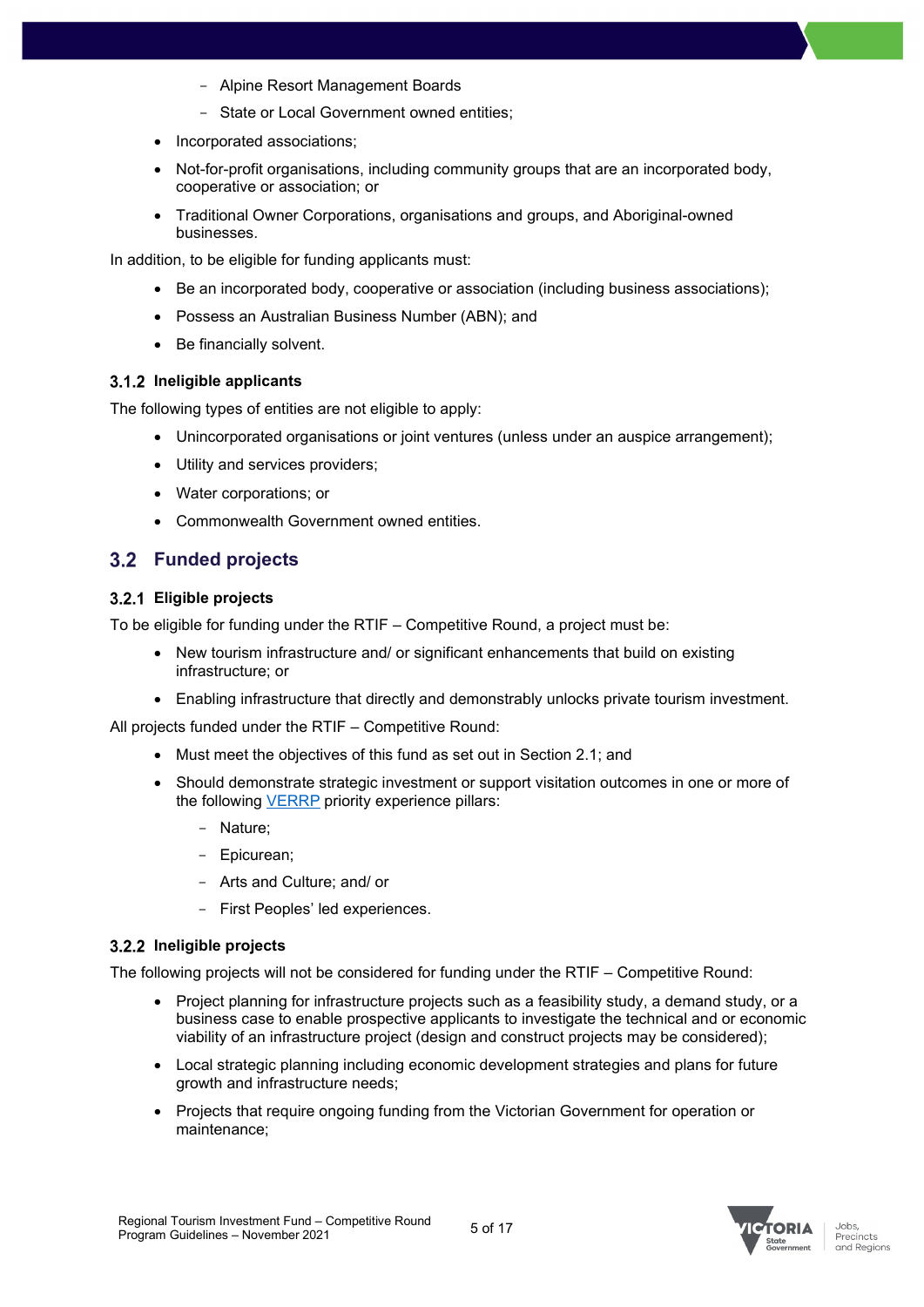- Retrospective funding, where projects have been completed or have started prior to receiving funding approval;
- Projects that are only purchasing plant and equipment; or
- Projects that are considered core business for local government, for example but not limited to:
	- Construction of carparks and toilets (unless they are a component part supporting a broader tourism project);
	- Construction and maintenance of Visitor Information Centres;
	- Enabling infrastructure not directly linked to unlocking private investment.

#### **Ineligible expenses**

The following expenses will not be funded under the RTIF – Competitive Round:

- General business operating costs and administrative running costs, such as:
	- Costs related to lease, rent and utilities;
	- Costs involved in the purchase or upgrade/hire of software and ICT hardware unless it directly relates to the project or experience (e.g. wayfinding technology for an experience);
	- Capital expenses such as purchase assets for everyday business activities;
	- Marketing, advertising, or product promotion including signage;
	- Maintenance of existing infrastructure / assets;
	- Staff wages, training and development costs; and
- Purchase of land.

#### **Eligible project locations**

Projects delivered within the following locations can apply for funding through the RTIF – Competitive Round, in accordance with relevant program eligibility criteria:

| <b>Tier 1 locations</b>       | <b>Tier 2 locations</b>                          |                               |
|-------------------------------|--------------------------------------------------|-------------------------------|
| <b>Local Government Areas</b> | <b>Local Government Areas and Alpine Resorts</b> |                               |
|                               |                                                  |                               |
| <b>Ballarat</b>               | Alpine                                           | Moira                         |
| Greater Bendigo               | Ararat                                           | Moorabool                     |
| Greater Geelong               | <b>Bass Coast</b>                                | Mount Alexander               |
| Greater Shepparton            | <b>Baw Baw</b>                                   | Mount Buller & Mount Stirling |
| Horsham                       | Benalla                                          | Mount Hotham                  |
| Latrobe                       | <b>Buloke</b>                                    | Moyne                         |
| Mildura                       | Campaspe                                         | Murrindindi                   |
| Mornington Peninsula          | <b>Central Goldfields</b>                        | Northern Grampians            |
| <b>Nillumbik</b>              | Colac Otway                                      | Pyrenees                      |
| Wangaratta                    | Corangamite                                      | Queenscliffe                  |
| Warrnambool                   | East Gippsland                                   | Southern Alpine (Lake         |
| Wodonga                       | <b>Falls Creek</b>                               | Mountain & Mount Baw Baw)     |
| Yarra Ranges                  | Gannawarra                                       | Southern Grampians            |
|                               | Glenelg                                          | South Gippsland               |

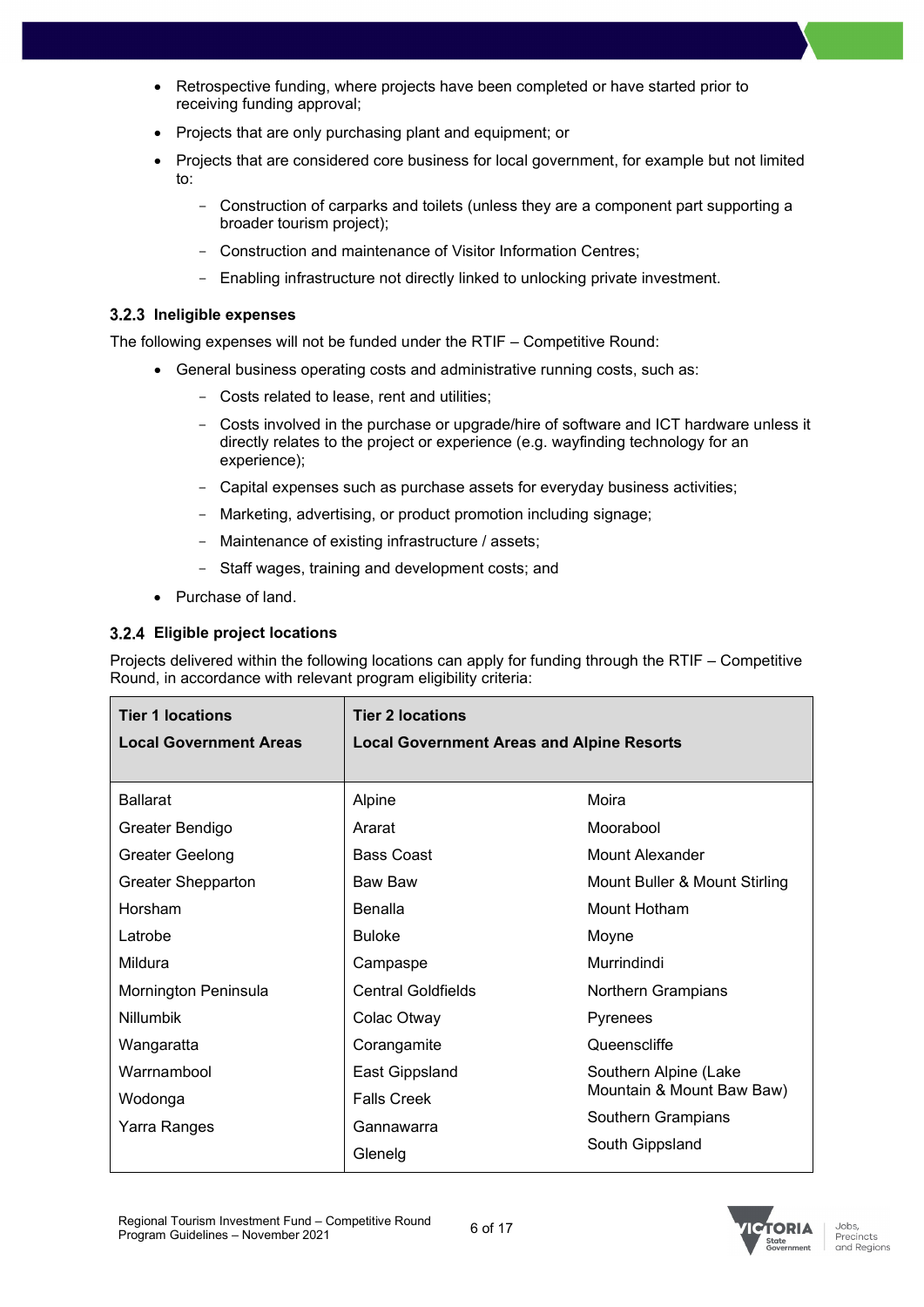| <b>Golden Plains</b>  | Strathbogie       |
|-----------------------|-------------------|
| Hepburn               | <b>Surf Coast</b> |
| Hindmarsh             | Swan Hill         |
| Indigo                | Towong            |
| Loddon                | Wellington        |
| <b>Macedon Ranges</b> | West Wimmera      |
| Mansfield             | Yarriambiack      |
| Mitchell              |                   |

#### **Environmental and design considerations**

Projects should be consistent, where possible, with the following:

- Environmentally Sustainable Design (ESD): Infrastructure proposals are encouraged to incorporate ESD initiatives into project designs;
- Universal Design (UD): A philosophy that encourages building development beyond what is required by the Disability Standards for Access to premises. The intent of UD is to create environments to be usable by all people, to the greatest extent possible; and
- [The Burra C](https://australia.icomos.org/publications/burra-charter-practice-notes/)harter (BC): The BC is a set of principles that have been adopted to create a nationally accepted standard for heritage conservation practice in Australia. It is not a legal requirement to adopt the BC guidelines, however they are well entrenched in policy.

## <span id="page-6-0"></span>**4 Funding details**

## <span id="page-6-1"></span>**4.1 Available funding**

Applicants may apply for funding up to \$10 million per project, with a minimum funding request of \$150,000 per project.

## <span id="page-6-2"></span>**Funding ratios and co-contribution requirements**

Applicants are required to meet the funding ratios and co-contributions outlined in the table below:

| <b>Applicant</b>                                                                                                              | Maximum funding ratios for<br>co-contributions                                               | <b>Notes</b>                                                                                                     |
|-------------------------------------------------------------------------------------------------------------------------------|----------------------------------------------------------------------------------------------|------------------------------------------------------------------------------------------------------------------|
| <b>Private applicants</b><br>Private sector proponents                                                                        | Up to RTIF \$1:\$2 other                                                                     | Higher applicant co-<br>contributions will be considered<br>favourably during assessment.                        |
| Public, not-for-profit<br>Local and State<br>Government entities<br>Incorporated associations<br>Not-for-profit organisations | Tier 1 location*<br>Up to RTIF \$2:\$1 other<br>Tier 2 location*<br>Up to RTIF \$3:\$1 other | Projects located across both a<br>Tier 1 and Tier 2 location* will<br>be considered on a case-by-<br>case basis. |
| <b>Traditional Owner applicants</b><br><b>Traditional Owner</b><br>corporations,<br>organisations and groups                  | Up to RTIF \$3:\$1 other                                                                     |                                                                                                                  |



**TORIA**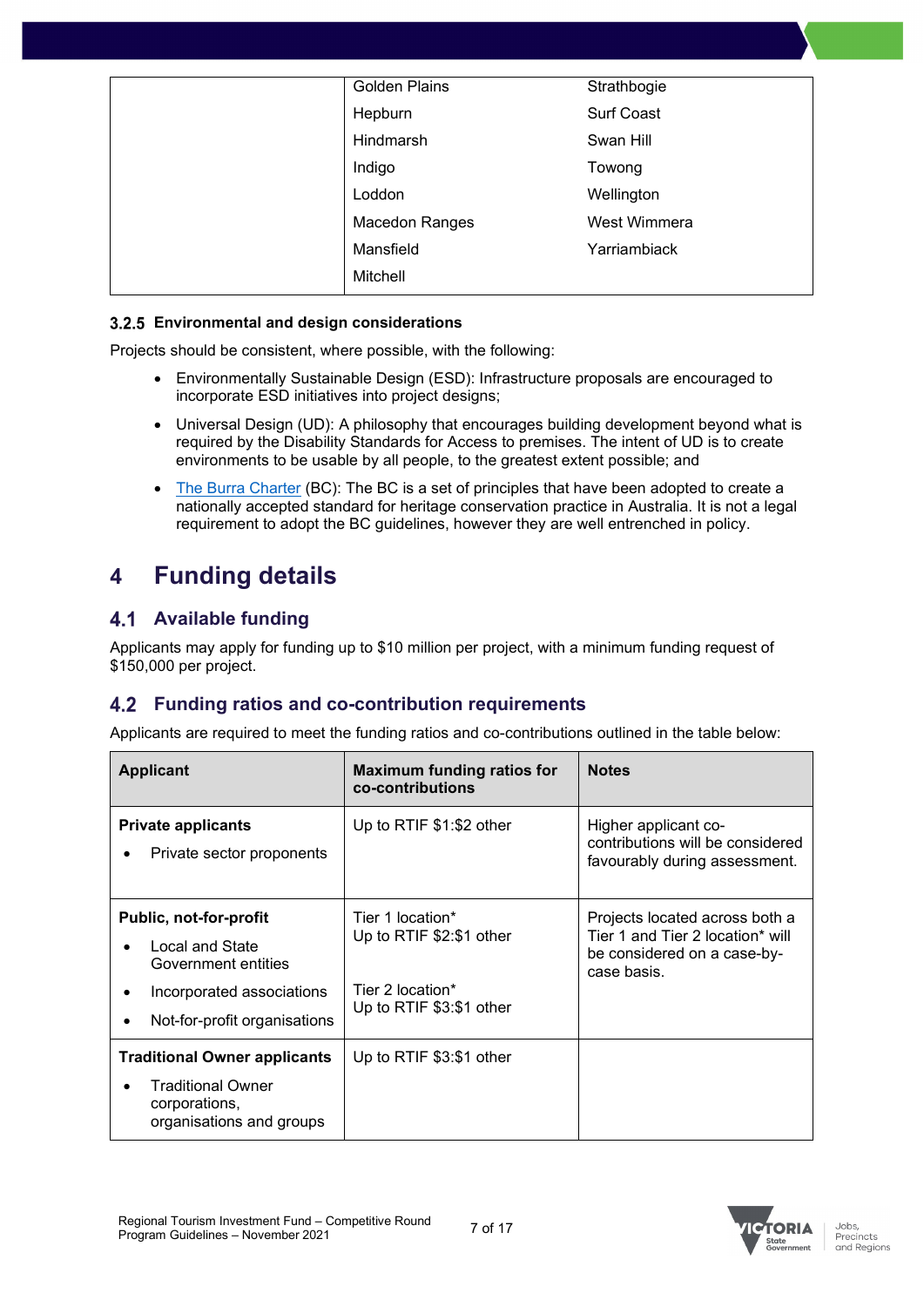| Aboriginal-owned  |  |
|-------------------|--|
| <b>businesses</b> |  |
|                   |  |

*\* See Section 3.2.4 for the list of Tier 1 and Tier 2 locations.*

In-kind contributions will not be considered as part of the funding co-contribution, however any such in-kind contribution will be taken into account during the assessment process.

Funding co-contributions must be from sources other than the Victorian Government (including other Victorian Government departments or agencies) in order to satisfy the required funding ratio.

Projects that have received or will receive Victorian Government funding from other sources outside this Fund may apply, however any such funding will be considered as part of funding assessment criteria.

## <span id="page-7-0"></span>**Considerations**

Projects requesting funding outside the grant gap or lower than the stated applicant co-contribution ratios will be considered on a case-by-case basis and subject to Ministerial discretion.

## <span id="page-7-1"></span>**Project costing treatment of GST**

Applicants should note that all project costs included in the application and project documentation must be exclusive of GST.

## <span id="page-7-2"></span>**5 Application process**

### <span id="page-7-3"></span>**5.1 Prior to application**

Prior to submitting a formal application, applicants are advised to:

- Read these Program Guidelines to ensure it satisfies the applicable eligibility criteria;
- Read the terms and conditions upon which any funding offered under the Fund may be offered; and
- Complete the Registration of Interest (ROI) form online via the link on the [Business Victoria](https://business.vic.gov.au/grants-and-programs/regional-tourism-investment-fund-competitive-round)  [\(RTIF\) page.](https://business.vic.gov.au/grants-and-programs/regional-tourism-investment-fund-competitive-round)

An online link to the full application form will be sent to the applicant following submission of the ROI.

## <span id="page-7-4"></span>**5.2 Registration of Interest stage**

Applicants will be able to fill in an on-line ROI form and will be contacted by a representative from the Department of Jobs, Precincts and Regions (the **Department**).

The Department will provide applicants with advice on the project's alignment with the broad eligibility criteria of the program (see Section 3) prior to being provided with a link to the full application form.

It is up to potential applicants to decide whether to apply. All potential applicants that submit an ROI can apply.

### <span id="page-7-5"></span>**5.3 Prepare an application**

Applicants will need to use the supplied link to the online application form to clearly and succinctly address the assessment criteria outlined in Section 6.2.1.

Applications must have the approval of the Chief Executive Officer (or person authorised to bind the organisation), and the person submitting the application form will be required to attest to this as part of the application process.

Before applying for funding under this program or making any decision, applicants should seek advice from their legal, business and financial advisers to determine their eligibility and the terms of the funding.

Any costs or risks associated with an application are the sole responsibility of the applicant.

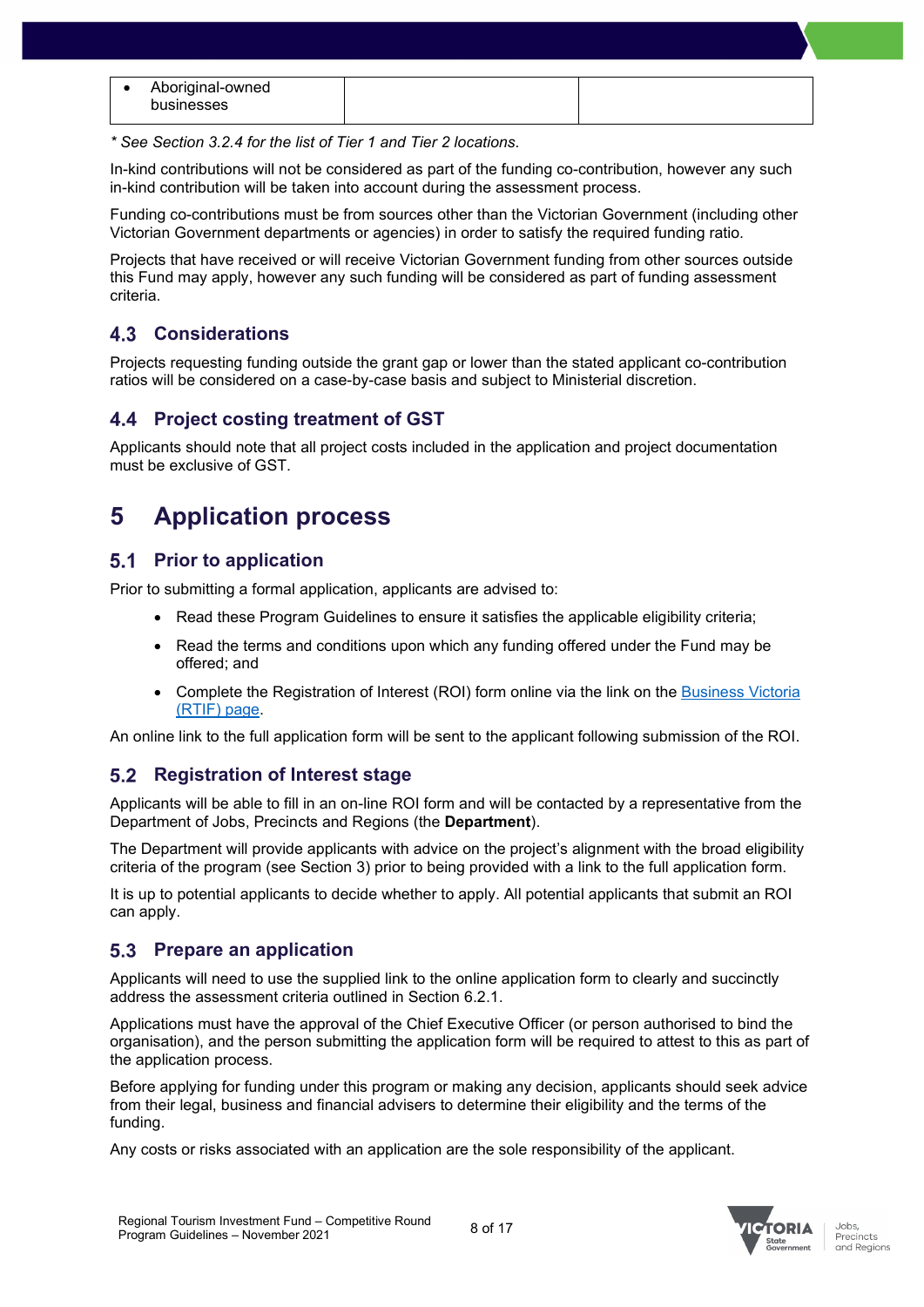The Department makes no representation that a grant of funds will be made to any applicant and reserves the right to amend, suspend or withdraw funding under the RTIF – Competitive Round.

#### **5.3.1 Regional Tourism Boards**

Applicants are encouraged to work with [Regional Tourism Boards \(RTBs\)](https://business.vic.gov.au/business-information/tourism-industry-resources/tourism-industry-information/regional-tourism-organisations-and-representatives) and industry organisations to identify and refine potential projects. Letters of support from RTBs may be attached as part of the application.

## <span id="page-8-0"></span>**Documentation and information requirements**

| <b>Mandatory documentation</b><br><b>Other supporting documentation</b>                                                                                                                                                                                                                                                                                                                                                                                                                                                                                                                                                                                                                                                                                                                                                                                                                                                                                                                                                                                                                                                                                                                                                                                                                                                                                               |                                                                                                                                                                                                                                                                                                                                                                                                                                                                               |
|-----------------------------------------------------------------------------------------------------------------------------------------------------------------------------------------------------------------------------------------------------------------------------------------------------------------------------------------------------------------------------------------------------------------------------------------------------------------------------------------------------------------------------------------------------------------------------------------------------------------------------------------------------------------------------------------------------------------------------------------------------------------------------------------------------------------------------------------------------------------------------------------------------------------------------------------------------------------------------------------------------------------------------------------------------------------------------------------------------------------------------------------------------------------------------------------------------------------------------------------------------------------------------------------------------------------------------------------------------------------------|-------------------------------------------------------------------------------------------------------------------------------------------------------------------------------------------------------------------------------------------------------------------------------------------------------------------------------------------------------------------------------------------------------------------------------------------------------------------------------|
| Project management plan (which must<br>include risk management plan, itemised<br>and detailed project budget, and ongoing<br>operating model) (template is provided on<br>the Business Victoria (RTIF) page)<br><b>Completed Cultural Heritage Management</b><br>Plan, Vegetation Assessments,<br>Environmental Management Plans etc. as<br>appropriate, or evidence that processes<br>have commenced. Alternatively, evidence<br>that these types of plans are not required<br>Evidence that demonstrates all relevant<br>approvals and permits required to<br>commence the project can be obtained<br>within the proposed delivery timeframe (e.g.<br>Planning Permit, Heritage Victoria Permit<br>$etc.$ )<br>Landowner consent form (template is<br>provided on the Business Victoria (RTIF)<br>page) (where the applicant is not the<br>landowner) or evidence of land ownership<br>and tenure (where the applicant is the<br>landowner)<br>Cost estimates/ quantity surveyor<br>estimates/ quotes (not more than 12<br>months old)<br>Funding structure and evidence confirming<br>all funding sources<br>Designs and drawings/ schematic project<br>plans<br>Public Liability Insurance Certificate of<br>Currency<br>Evidence of appropriate registration (not-<br>for-profit organisations, incorporated<br>associations and Aboriginal-owned<br>businesses) | Business or feasibility planning documents<br>$\bullet$<br>Asset management plan<br>Marketing strategy<br>Letters of support, including from RTBs,<br>$\bullet$<br>local councils, local business and tourism<br>associations, Traditional Owner<br>organisations etc.<br>Letters of intent from any project partners<br>٠<br>Evidence to support claims made in<br>response to Assessment Criteria 1 (e.g.<br>Visitation Impact Assessments, Economic<br>Impact Assessments) |
| Evidence of financial stability*, including, at<br>a minimum:<br>Audited Financial Reports for the last<br>three financial years. This should be the<br>'final accounts' with Directors' Report<br>and Declaration and should include                                                                                                                                                                                                                                                                                                                                                                                                                                                                                                                                                                                                                                                                                                                                                                                                                                                                                                                                                                                                                                                                                                                                 |                                                                                                                                                                                                                                                                                                                                                                                                                                                                               |

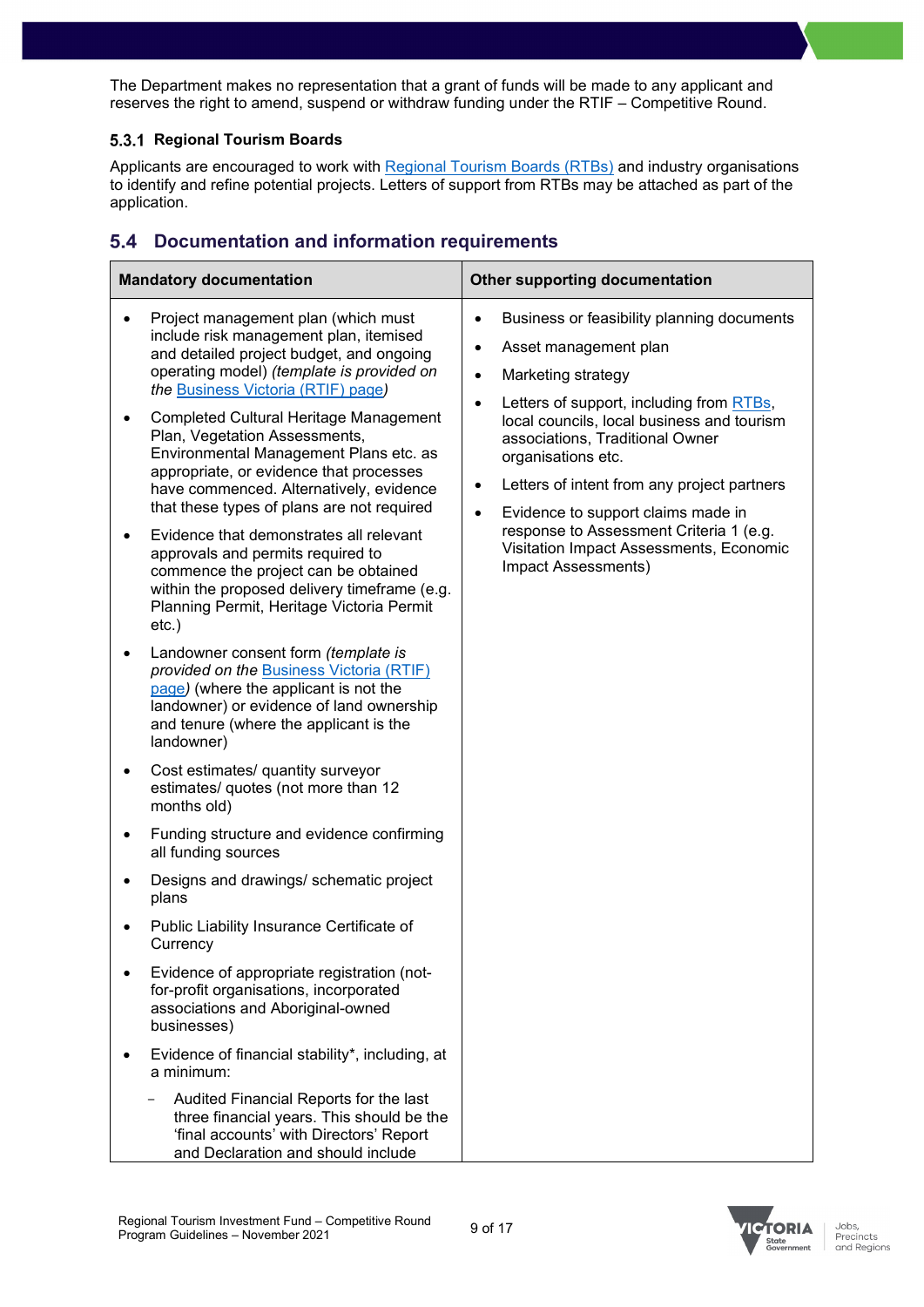|                   | Profit & Loss Statement, Balance Sheet,<br>Cash Flows, and notes to the accounts.<br>If accounts are not audited, unaudited<br>accounts from an Accountant will be<br>accepted                                                                                                   |
|-------------------|----------------------------------------------------------------------------------------------------------------------------------------------------------------------------------------------------------------------------------------------------------------------------------|
| $\qquad \qquad -$ | If the latest financial report is more than<br>six months old, up-to-date Management<br>or Interim Accounts for the current year<br>including Profit & Loss Statement and<br>Balance Sheet, and, in the case of<br>public listed corporations, a half yearly<br>financial report |
|                   | Current Business Plan, or project<br>proposal                                                                                                                                                                                                                                    |
| $\qquad \qquad -$ | The company's financial projections for<br>the next three financial years, including<br>Profit & Loss and Cash Flow                                                                                                                                                              |

*\* Not required for Local Government Authorities, Alpine Resort Management Boards, State Government Departments and statutory agencies, and publicly funded universities and educational institutions.*

## <span id="page-9-0"></span>**Information only**

These Guidelines and any discussions you may have with representatives of the Department are for information only, and do not constitute advice.

Applicants should seek independent advice before making an application or entering into a Grant Agreement.

## <span id="page-9-1"></span>**6 Assessment and approval process**

### <span id="page-9-2"></span>**Assessment process**

Applications will undergo the following multi-stage assessment process:

- 1. The Department will determine the project's eligibility against the relevant eligibility criteria, undertake the requisite probity checks and financial risk assessments of the applicant organisations where necessary, and review applications to ensure all mandatory documentation is included. Applications with incomplete documentation relating only to eligibility (e.g. not-for-profit status or financial information) may be contacted during this period if required. Applicants will not be able to submit any documentation that will be directly assessed by the Internal Assessment and Executive Assessment Panels).
- 2. Applications that are incomplete or deemed ineligible will not proceed to assessment.
- 3. Eligible applications will be considered by Initial Assessment Panels. The Initial Assessment Panels will competitively assess the applicant projects against the assessment criteria in Section 6.2.1 and score and rank the projects from this assessment. In exceptional cases where projects are strategically significant and time critical, applications may be subject to a fast-tracked process.
- 4. Applications will subsequently be considered by an Executive Assessment Panel that will:
	- a) Review and confirm the assessment undertaken by the Initial Assessment Panel
	- b) Undertake an overall moderation based on the dispersal of tourism outcomes across regional Victoria and the key experience pillars
	- c) Confirm the final list of projects and the proposed grant amounts for recommendation to the Minister for Tourism, Sport and Major Events.

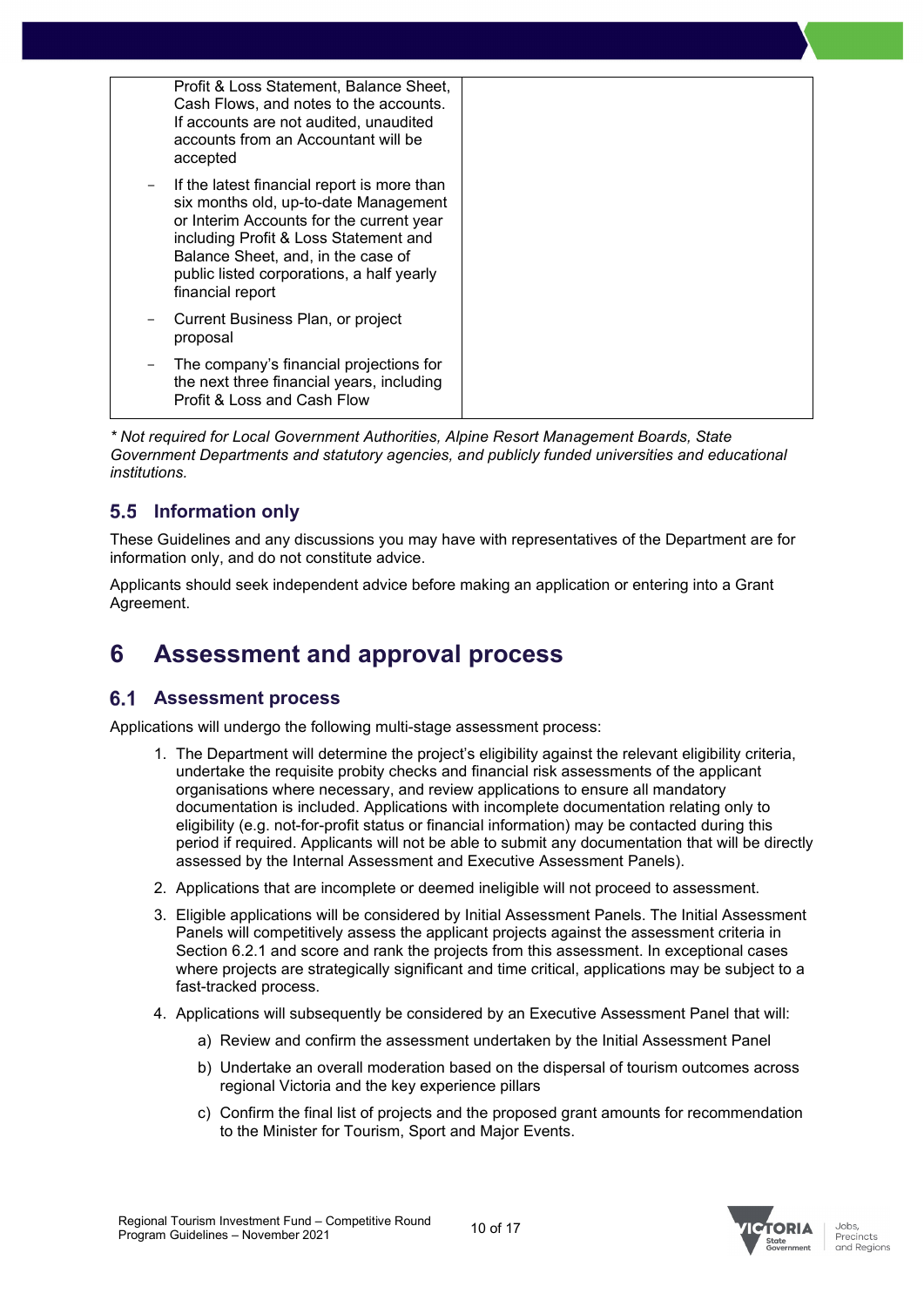5. The final decision on application outcomes will be at the discretion of the Minister for Tourism, Sport and Major Events.

The Initial Assessment Panel will include representatives from the Department. The Executive Assessment Panel is chaired by the Department and includes representatives from other departments and agencies across the Victorian Government.

Where relevant, comments and advice may be sought from independent external experts and used in assessing applications against the assessment criteria.

### <span id="page-10-0"></span>**Criteria assessment of applications**

All attachments and information provided as part of the application will be taken into consideration during the criteria assessment.

The Department reserves the right to request the applicant provides further information as it deems necessary.

#### **Assessment criteria**

**Criteria 1 – Tourism outcomes and objectives (35%)**

#### **This criterion assesses how well the project meets the objectives and outcomes of the RTIF – Competitive Round (see Section 2.1).**

Assessed on:

- The ability of the project to broaden regional Victoria's tourism offering as a compelling visitor proposal, demonstrated by:
	- Increased (or support for increased) visitation volume, length of stay (including overnight visitation) and yield in regional Victoria; and
	- Support of year-round visitation.

Use of project modelling and data sources are encouraged in response to this criterion.

#### **Criteria 2 – Strategic alignment (25%)**

#### **This criterion assesses how well the project meets the strategic direction of Victoria's visitor economy and the regional project location.**

Assessed on:

- The extent to which the project aligns with and supports one or more of the following strategic pillars outlined in the [VERRP:](https://djpr.vic.gov.au/significant-projects/visitor-economy-recovery-and-reform-plan)
	- **Nature**
	- **Epicurean**
	- Arts and culture
	- First Peoples' led experiences.
- The extent to which the project aligns to other State, regional or local strategic tourism plans (e.g. [RTB](https://business.vic.gov.au/business-information/tourism-industry-resources/tourism-industry-information/regional-tourism-organisations-and-representatives) plans, [Regional Partnership](https://www.rdv.vic.gov.au/regional-partnerships#:%7E:text=Regional%20Partnerships%20%26%20Engagement%20Victoria%E2%80%99s%20nine%20Regional%20Partnerships,the%20challenges%20and%20opportunities%20faced%20by%20their%20region.) priorities, Local Government strategies).

Letters of support, including from [RTBs](https://business.vic.gov.au/business-information/tourism-industry-resources/tourism-industry-information/regional-tourism-organisations-and-representatives) and local councils, are encouraged in response to this criterion.



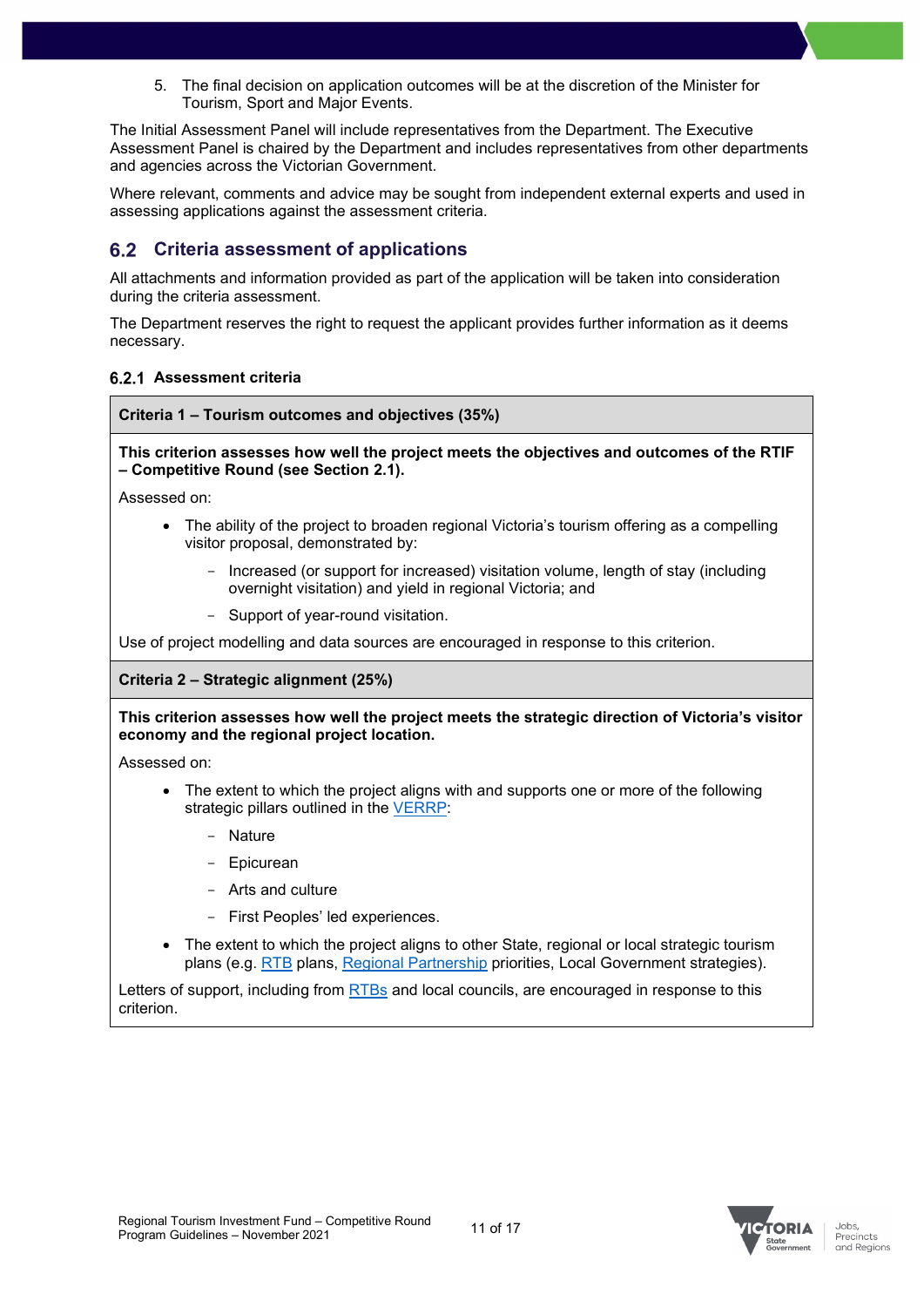#### **Criteria 3 – Project feasibility and readiness (25%)**

#### **This criterion assesses implementation planning and project readiness.**

Assessed on:

- Evidence that feasibility and market need assessments have been undertaken.
- Readiness of the project to commence construction within **nine months** of an executed Grant Agreement (e.g. approved permits, confirmation of co-investments, commitments to delivery etc.).
- Strength of project planning including scope, budget and timeframes.
- Articulation of longer-term planning for activation, operation and maintenance following construction (including marketing strategy, operational plan, asset management plan etc.) or, for enabling infrastructure, how well the proposed activity enables the commercial viability of the underlying project.
- Evidence of the organisation's ability to finance the co-contribution.
- Risk planning for the project has been documented with appropriate risk mitigation strategies (e.g. access to materials, workforce planning, cost over-runs etc.).
- Community consultations or stakeholder engagement undertaken in the development of the project (include any letters of support), and plans for engaging stakeholders through construction.
- Level of consistency with environmental and design considerations as noted in Section 3.2.5.

#### **Criteria 4 – Organisational capability and capacity (10%)**

**This criterion assesses the financial viability of the organisation and its capacity to deliver the outcomes associated with the project.**

Assessed on:

- The applicant organisation's previous experience in successfully delivering comparable projects.
- The applicant organisation's capacity to lead and deliver the necessary expertise and workforce for the project.
- Financial health and capacity to undertake the project and to deliver the tourism outcomes beyond the project's timeframe.

#### **Criteria 5 – Need for funding and value for money (5%)**

#### **This criterion assesses whether there is a strong argument for government support and whether the project represents value for money for the Victorian community.**

Assessed on:

- Funding leveraged from other sources.
- The level of previous support the project may have received from the Victorian Government.
- Demonstrated need for government assistance for the project to proceed.
- The potential of the project to drive or enable strong economic impacts, including job creation, in the local area and for the State.



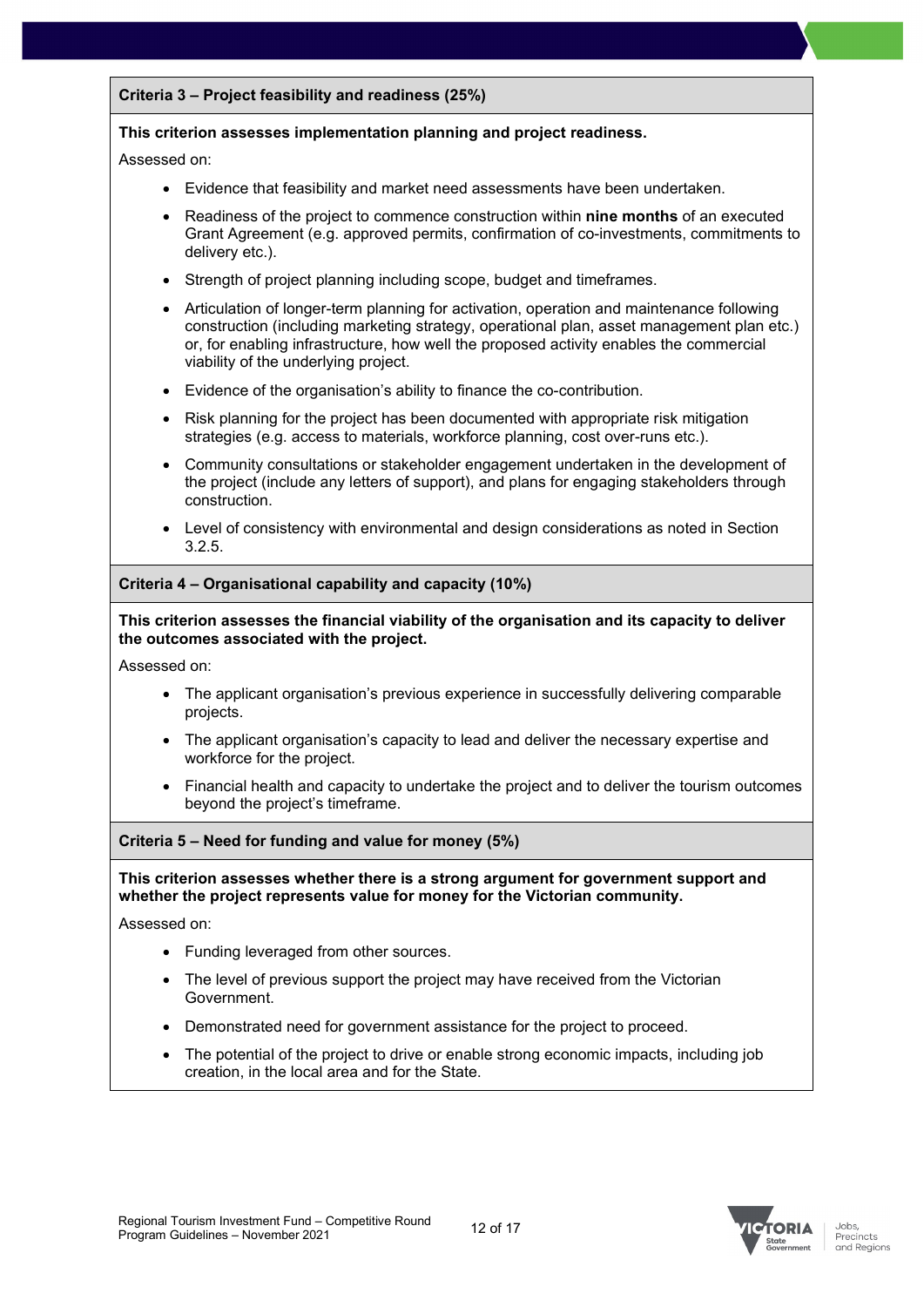## <span id="page-12-0"></span>**Due diligence assessments**

Applicants will be subject to a risk assessment to verify business details provided by an applicant with the Australian Business Register, Australian Securities and Investment Commission, Australian Charities and Not-for-profits Commissioner, Consumer Affairs Victoria and/or another applicable regulator.

Any of the following circumstances may be taken into consideration in any decision whether to award a grant:

- Any adverse findings by a regulator regarding an applicant;
- An applicant is placed under external administration;
- There is a petition to wind up or deregister the applicant; or
- The applicant is or becomes deregistered or unregistered (including cancellation or lapse in registration).

The Department may at any time, remove an application from the process, if in the Department's opinion association with the applicant may bring the Department, a Minister or the State of Victoria in disrepute.

Where applicants are not Local Government Authorities, Alpine Resort Management Boards, State Government Departments or statutory agencies, or publicly funded universities and educational institutions, the Department will undertake a financial risk assessment of the applicant to assess the ability of the applicant to deliver the proposed project.

This requires at a minimum, the provision of the following:

- Audited Financial Reports for the last three financial years. This should be the 'final accounts' with Directors' Report and Declaration and should include Profit & Loss Statement, Balance Sheet, Cash Flows, and notes to the accounts. If accounts are not audited, unaudited accounts from an Accountant will be accepted.
- If the latest financial report is more than six months old, up-to-date Management or Interim Accounts for the current year including Profit & Loss Statement and Balance Sheet, and, in the case of public listed corporations, a half yearly financial report.
- Current Business Plan, or project proposal.
- The company's financial projections for the next three financial years, including Profit & Loss and Cash Flow.
- An attestation of whether the applicant is or has been the subject of any investigations by the State Revenue Office (SRO) and/ or Australian Taxation Office (ATO).

Outcomes from the financial risk assessment will be taken into consideration in any decision to recommend and award the grant.

## <span id="page-12-1"></span>**Assessment of non-financial risks**

Applications to the RTIF – Competitive Round must include sufficient information to enable the Department to assess financial and other non-financial risks associated with the proposal as part of its due diligence. This may include consideration of elements that may pose a reputational risk to the State, such as:

- Whether the applicant has failed to meet key contractual obligations for previous grant agreements with the State. Note: as appropriate, delays due to COVID-19 restrictions and responses will be taken into consideration at the Department's discretion.
- Where the proposal has already been fully funded by the applicant through other means (e.g. capital raising on the Australian Stock Exchange).
- Whether the applicant is or has been the subject of any investigations by the SRO and/ or ATO.

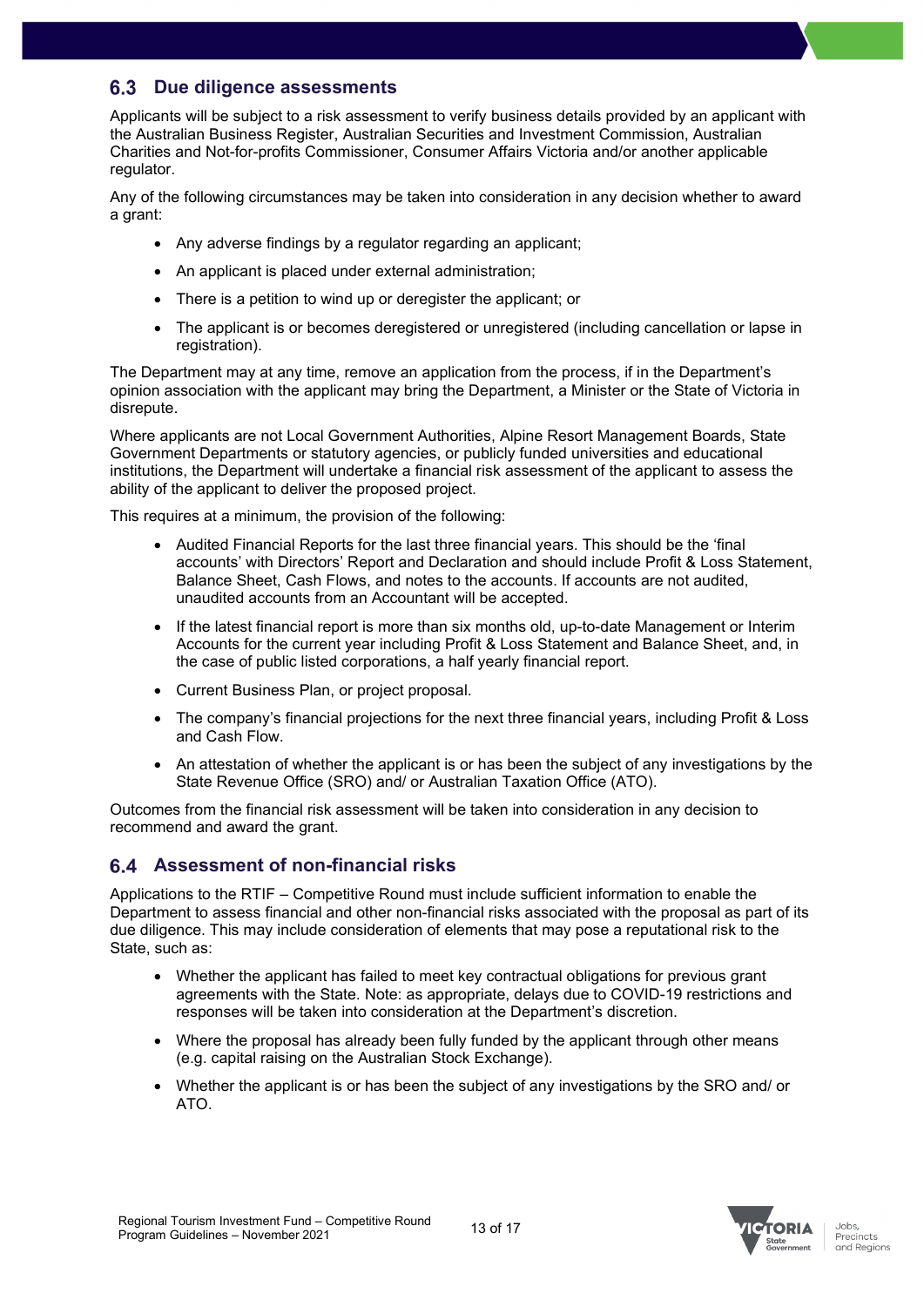## <span id="page-13-0"></span>**Approval process**

The Minister for Tourism, Sport and Major Events, in consultation with other relevant Ministers, will consider the advice received from the Executive Assessment Panel and determine whether to approve the granting of funds in accordance with a successful application. The Minister for Tourism, Sport and Major Events has the discretion to make any number of grants available or withdraw funding under the RTIF – Competitive Round in its entirety.

Applicants will be advised of the decision relating to their application in writing. Successful applicants will receive a Letter of Offer from the Minister for Tourism, Sport and Major Events.

## <span id="page-13-1"></span>**Discretion in awarding grant funding**

Decisions on all matters pertaining to the award of grant funding under this Fund are at the Department's and Minister's absolute discretion. This includes approving a lesser amount than that applied for, amending funding conditions or withdrawing the RTIF – Competitive Round without notice.

## <span id="page-13-2"></span>**7 Conditions of funding**

## <span id="page-13-3"></span>**Acceptance of Letter of Offer**

Successful applicants will have [10] business days from the date of the Letter of Offer to accept the offer in writing after which a Grant Agreement will be drawn up between the applicant and the Department.

## <span id="page-13-4"></span>**Grant Agreements**

Successful applicants will be required to enter into a legally binding grant agreement with the Department on its standard terms and conditions. The Grant Agreement details all funding obligations and conditions.

Grant Agreements must be signed by the organisation's Chief Executive Officer (or equivalent duly authorised representative with the requisite authority to bind the organisation) and will:

- Describe the purpose for which the funding must be used;
- Set out any requirements or conditions that must be met prior to the payment of a grant instalment; and
- Outline agreed milestones and project outcomes that must be achieved before payment of a grant instalment.

Once the Grant Agreement has been signed, the applicant will be required to actively manage and deliver the project and provide regular accurate progress reports to the Department.

The documents provided as part of the application and as outlined in Section 5, will become addendums to the Grant Agreement and form part of the final executed agreement.

## <span id="page-13-5"></span>**Program evaluation reporting**

Reporting is critical to the Department in understanding program impact, supporting continuous improvement in program design and delivery, and delivering more effective grant programs to the people of Victoria.

After completion of the project, applicants must submit annual evaluation reports assessing the project's success in meeting its stated objectives, outputs, and outcomes. Depending on the significance of the project, these evaluation reports may be required for up to three years following completion of the funded project.

Successful applicants may be required to contribute information on project outcomes, including longerterm impacts beyond project completion, for use in program evaluation reviews and the Department marketing materials. It is the responsibility of successful applicants to put in place adequate collection arrangements to capture the appropriate data in relation to outputs and outcomes. Non-compliance could impact future applications to the Department's programs.

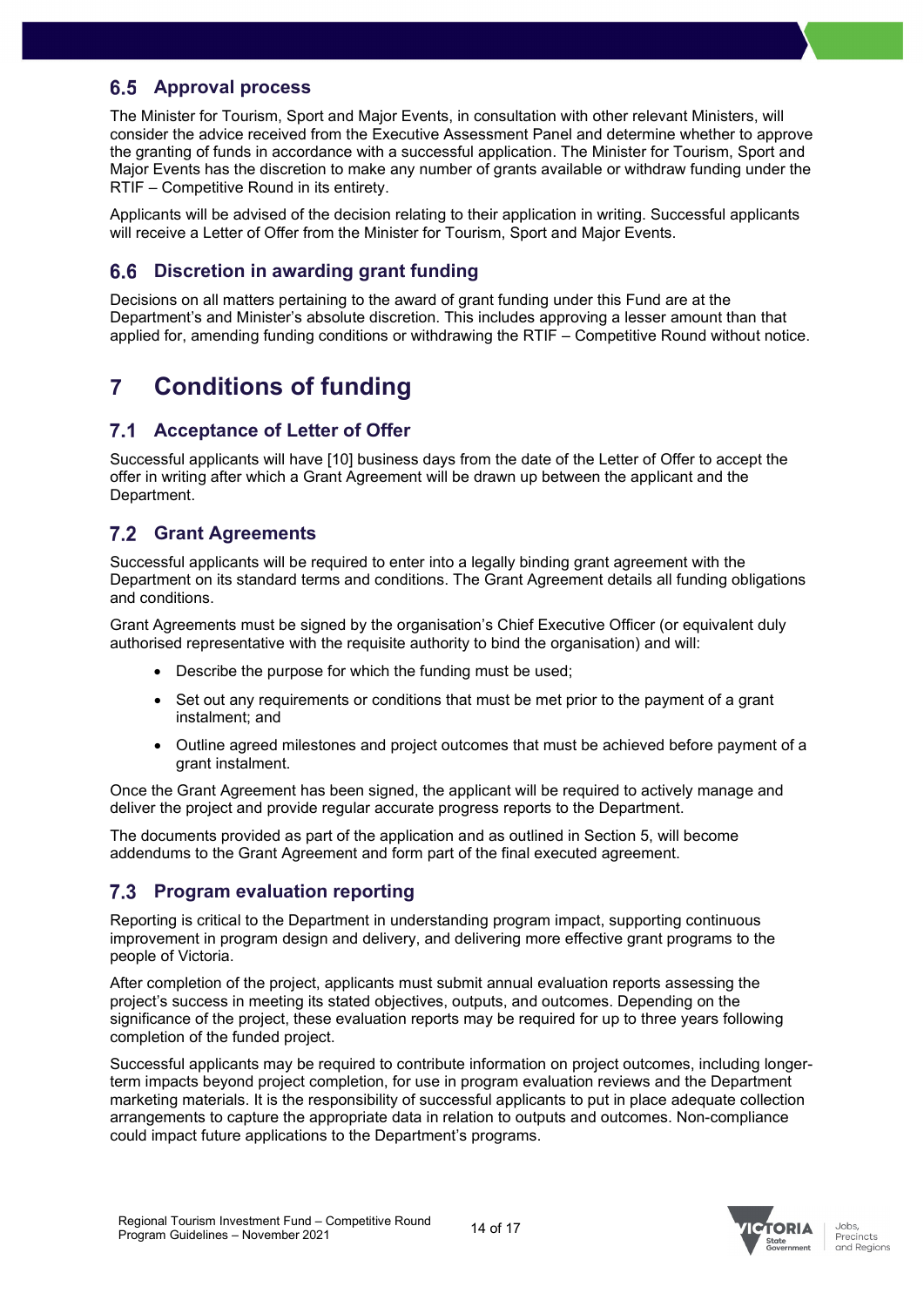## <span id="page-14-0"></span>**Project commencement**

The project and any expenditure of funds associated with the project must not commence until after the Grant Agreement has been duly executed by both the Department and the successful applicant.

Once the Grant Agreement has been executed, the successful applicant will be required to commence the project within the agreed timeframe. If a successful applicant does not commence the project by the commencement date, the Department may terminate the agreement in its absolute discretion.

All successful grant applicants, as applicable, must operate under an appropriate [COVIDSafe Plan](https://www.coronavirus.vic.gov.au/covidsafe-plan) to govern operations.

## <span id="page-14-1"></span>**Project control groups**

In some instances, based on project size, complexity and the amount of funding being provided, a project control group (or equivalent) may need to be established with regular meetings and reports. At its discretion, the Department may request to be either a participant or observer in such meetings.

## <span id="page-14-2"></span>**Audit**

The Department may conduct, or the Department may engage a third party to conduct, a performance review or audit of funding recipients. Funding recipients must:

- Actively cooperate with and provide assistance to the Department or any third party engaged by the Department to conduct an audit or performance review;
- Make available to the Department or any third party engaged by the Department all information and Records needed for the audit or performance review in accordance with any written request from the Department or third party engaged by the Department; and
- Provide the Department or any third party engaged by the Department with access to the Organisation's premises or place of business to carry out the audit or performance review.

## <span id="page-14-3"></span>**Privacy and confidentiality**

Information provided by the applicant for the purpose of this application will be used by the Department for the purposes of assessment of applications, program administration and program review. In making an application, the applicant consents, and authorises to the provision of their information to any State or Commonwealth Government department, agency or third party that may be engaged by the Department, for the purpose of assessing applications or conducting a review of the program or application process. If there is an intention to include personal information about third parties in the application, please ensure they are aware of and consent to the contents set out in this privacy statement.

Any personal information about the applicant or a third party will be collected, held, managed, used, disclosed or transferred in accordance with the provisions of the *Privacy and Data Protection Act 2014* (Vic) and other applicable laws.

Enquiries about access to personal information, or for other concerns regarding the privacy of personal information, can be emailed to the Department's Privacy Unit by emailing [privacy@ecodev.vic.gov.au.](mailto:privacy@ecodev.vic.gov.au) The Department's privacy policy is also available by emailing the Department's Privacy Unit.

## <span id="page-14-4"></span>**Competitive neutrality**

All successful applications to the RTIF – Competitive Round from a Government body, including Local Government Authorities and Government agencies, will be required to comply with the Competitive Neutrality Policy Victoria (if applicable) in respect of any commercial goods or services offered by the body as a result of the grant.



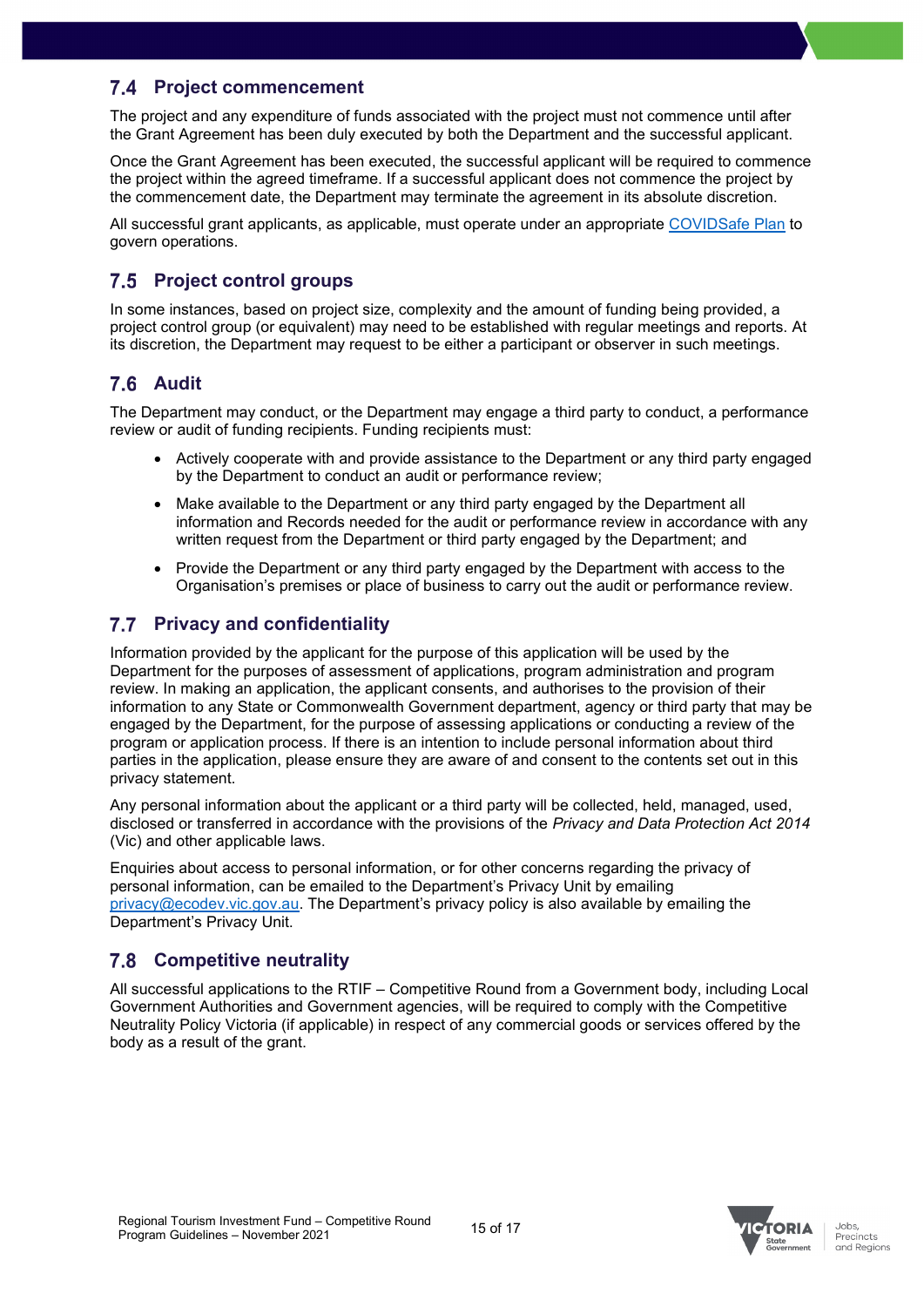## <span id="page-15-0"></span>**Local Jobs First (LJF)**

LJF is a procurement policy that ensures that small and medium size enterprises are given a full and fair opportunity to compete for both large and small government contracts, helping to create job opportunities. Per the Local Jobs First Policy and *Local Jobs First Act 2003* this Program is subject to LJF. Therefore, program applicants should engage with the Industry Capability Network (ICN) when applying and consider submission of an LJF Plan with their application. Further information can be found at [https://localjobsfirst.vic.gov.au/.](https://localjobsfirst.vic.gov.au/)

## <span id="page-15-1"></span>**8 Terms of applying**

### <span id="page-15-2"></span>**Amendment of Guidelines**

The Department reserves the right to amend these guidelines and the application terms at any time as it deems appropriate without notice.

## <span id="page-15-3"></span>**Disrepute**

The Department may at any time, remove an application from the application and assessment process, if in the Department's opinion association with the applicant may bring the Department, a Minister or the State of Victoria in disrepute.

## <span id="page-15-4"></span>**Conflict of interest**

A conflict of interest is a situation in which someone in a position of trust or influence has competing professional or personal interests.

Applicants must advise the Department of any real or perceived conflict of interest relating to a project for which it has applied for funding.

Conflicts of interest for Victorian Government staff will be handled as set out in the Code of Conduct for Victorian Public Service Employees (Section 61) of the *Public Administration Act 2004 (Vic)*.

## <span id="page-15-5"></span>**Related entities**

The applicant cannot use grant funding available through this program to engage the services (including supplier or consultancy services) and/or purchase products from another entity that is wholly or partly owned or controlled by the applicant. Applicants and Service Providers must be entirely separate entities. They may not be owned by the same parent company, share governance or have common directors.

In the application, applicants are required to declare any existing governance relationships between themselves and the nominated service providers. Including whether any of the project Service Providers are subsidiaries or related bodies corporate within the meaning of the *Corporations Act 2001* or share common directors, officers or senior managers.

The Department may apply this provision at any time to disqualify an applicant from receiving grant funding if a connection between the applicant and an associated entity is identified that is not in keeping with the purpose and objectives of the program.

## <span id="page-15-6"></span>**9 Additional information and resources**

## <span id="page-15-7"></span>**Support for applications**

To help applicants prepare their application, additional information and resources will be available on the [Business Victoria \(RTIF\) page,](https://business.vic.gov.au/grants-and-programs/regional-tourism-investment-fund-competitive-round) including relevant application templates and frequently asked questions.

Complete the Registration of Interest (ROI) form online via the link in the [Business Victoria \(RTIF\)](https://business.vic.gov.au/grants-and-programs/regional-tourism-investment-fund-competitive-round)  [page](https://business.vic.gov.au/grants-and-programs/regional-tourism-investment-fund-competitive-round) for assistance. Please check with the Department representative prior to submitting if you are unclear about any part of the application.

To contact the Department regarding RTIF, please contact – tourism.projects@ecodev.vic.gov.au